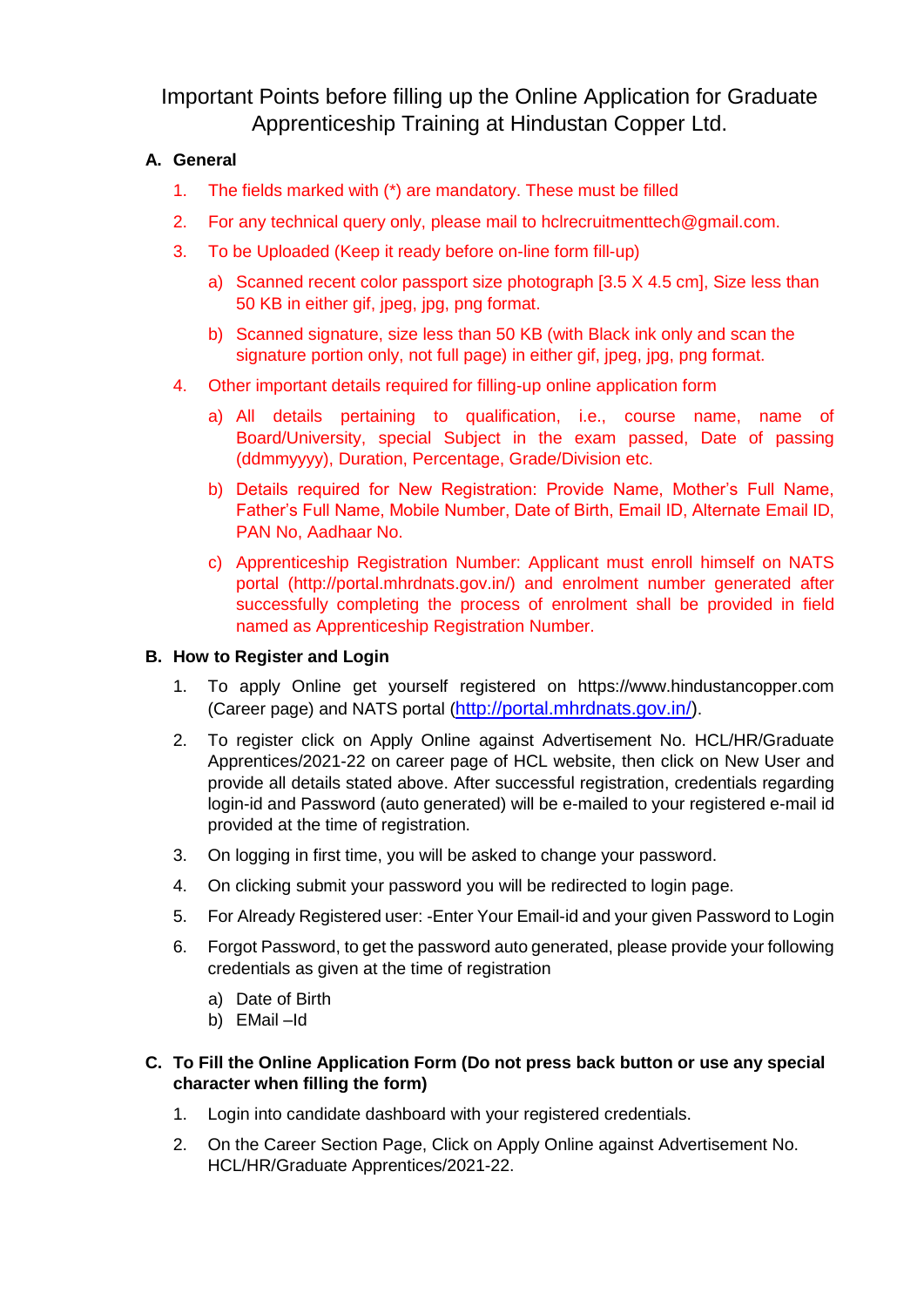- 3. Under Candidate Dashboard click on Applying Trade Details.
- 4. Select Unit from the Drop-Down List as place of your choice for document verification.
- 5. Select the appropriate Trade for which you would like to apply for, from the Drop-Down List (either Mining or Electrical or Mechanical or Civil).
- 6. Provide details regarding your personal information.
- 7. Please provide apprenticeship registration number and other details.
- 8. Click on Save and Next
- 9. Fields Name, Date of Birth and E Mail Id are non-editable and Auto filled from your registration Data.
- 10. Nationality Indian only.
- 11. Select Gender (Male or Female or Transgender)
- 12. Select Marital Status from Unmarried / Married / Widow / Divorced / Widower / Woman Judicially Separated
- 13. Select Category [SC or ST or OBC (Non Creamy Layer) or General or EWS. In case of SC/ST/OBC (Non Creamy Layer) Candidate, provide the following:
	- a) Sub-Caste
	- b) Certificate No.
	- c) Certificate Issue Date
	- d) Issuing Authority Details, Name of the Post & Place
- 14. And in case of EWS provide the following:
	- a) Certificate No.
	- b) Certificate Issue Date
	- c) Issuing Authority Details, Name of the Post & Place
- 15. In case of PWD (40% or more disability) Candidate, Choose the type of disability from drop down list [Visually Handicap (Low vision), Orthopedically Handicapped (One Arm-OA, One Leg-OL), Hearing impairment (HH)] and enter the following details.
	- a) % of Disability
	- b) Certificate No.
	- c) Certificate Issue Date
	- d) Issuing Authority Details, Name of the Post & Place
- 16. Fill in Correspondence Address, State, District Nearest Post Office, Nearest Police Station, Nearest Railway Station, Pin code and Mobile No. and Telephone No. (with STD Code)
- 17. Fill in Permanent Address, State, District Nearest Post Office, Nearest Police Station, Nearest Railway Station, Pin code, Telephone No.(with STD Code) and Mobile No or click on Same as Correspondence Address if the Permanent Address is same as Correspondence Address.
- 18. Click on Save and Next.
- 19. Provide Details of Educational Qualification
	- a) Against Matric / 10th provide Course Name, Board /University, Stream / Special Subject, Date of Passing, Duration of Course, Percentage and Division / Grade.